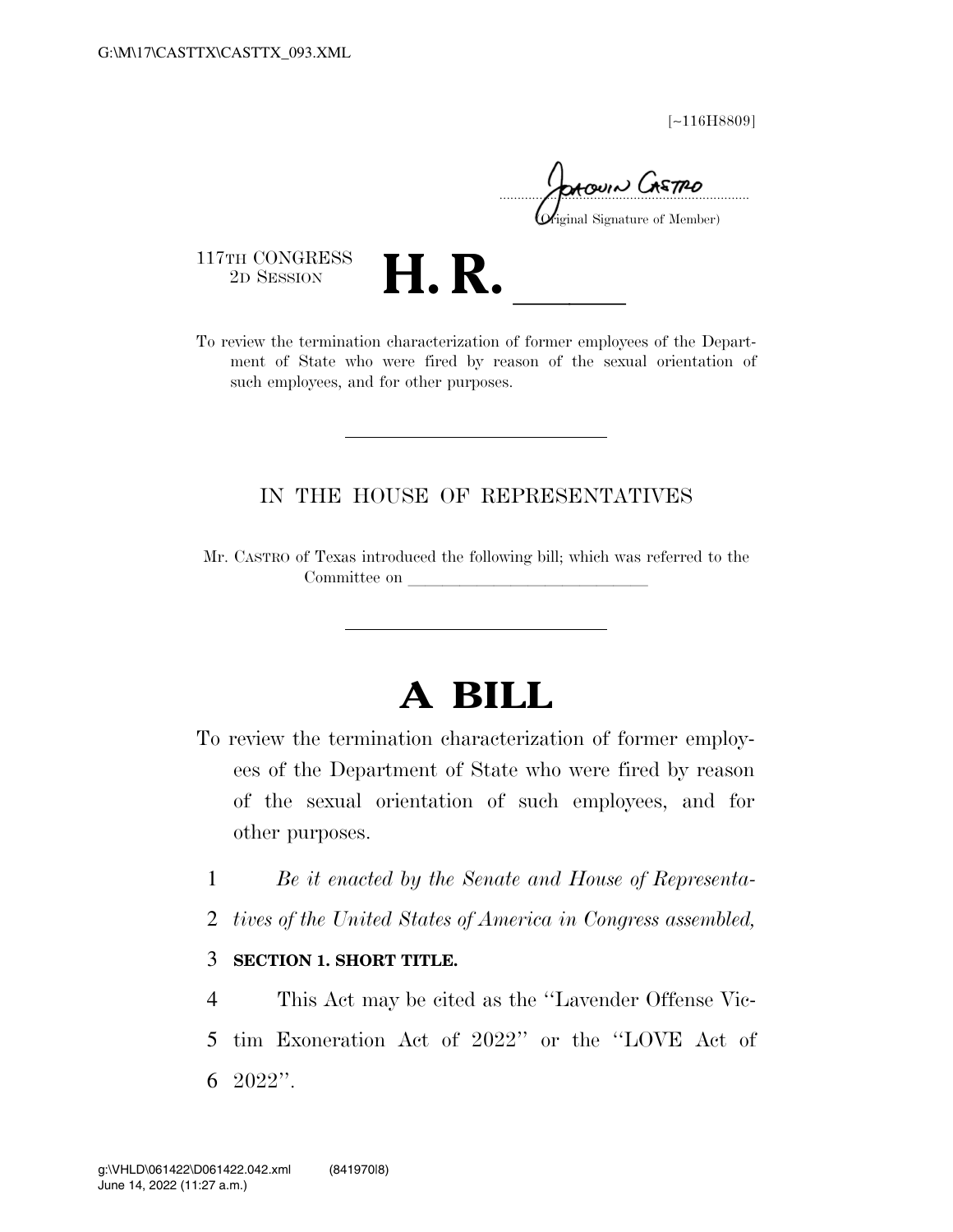# **SEC. 2. FINDINGS.**

Congress makes the following findings:

 (1) As a consequence of the so-called ''Lavender Scare'', at least 1,000 people were wrongfully dis- missed from the Department of State for alleged ho- mosexuality during the 1950s and well into the 1960s.

 (2) According to the Department of State's Bu- reau of Diplomatic Security, Department of State employees were forced out of the Department on the grounds that their sexual orientation ostensibly ren- dered them vulnerable to blackmail and made them security risks.

 (3) In addition to those wrongfully terminated, many other patriotic Americans were prevented from 16 joining the Department due to a screening process that was put in place to prevent the hiring of those who, according to the findings of the Bureau of Dip- lomatic Security, ''seemed like they might be gay or lesbian''.

 (4) Congress bears a special measure of respon- sibility for these discriminatory actions as the De- partment's actions were in part in response to con- gressional investigations into ''sex perversion of Fed- eral employees'', reports on the employment of ''moral perverts by Government Agencies'', hearings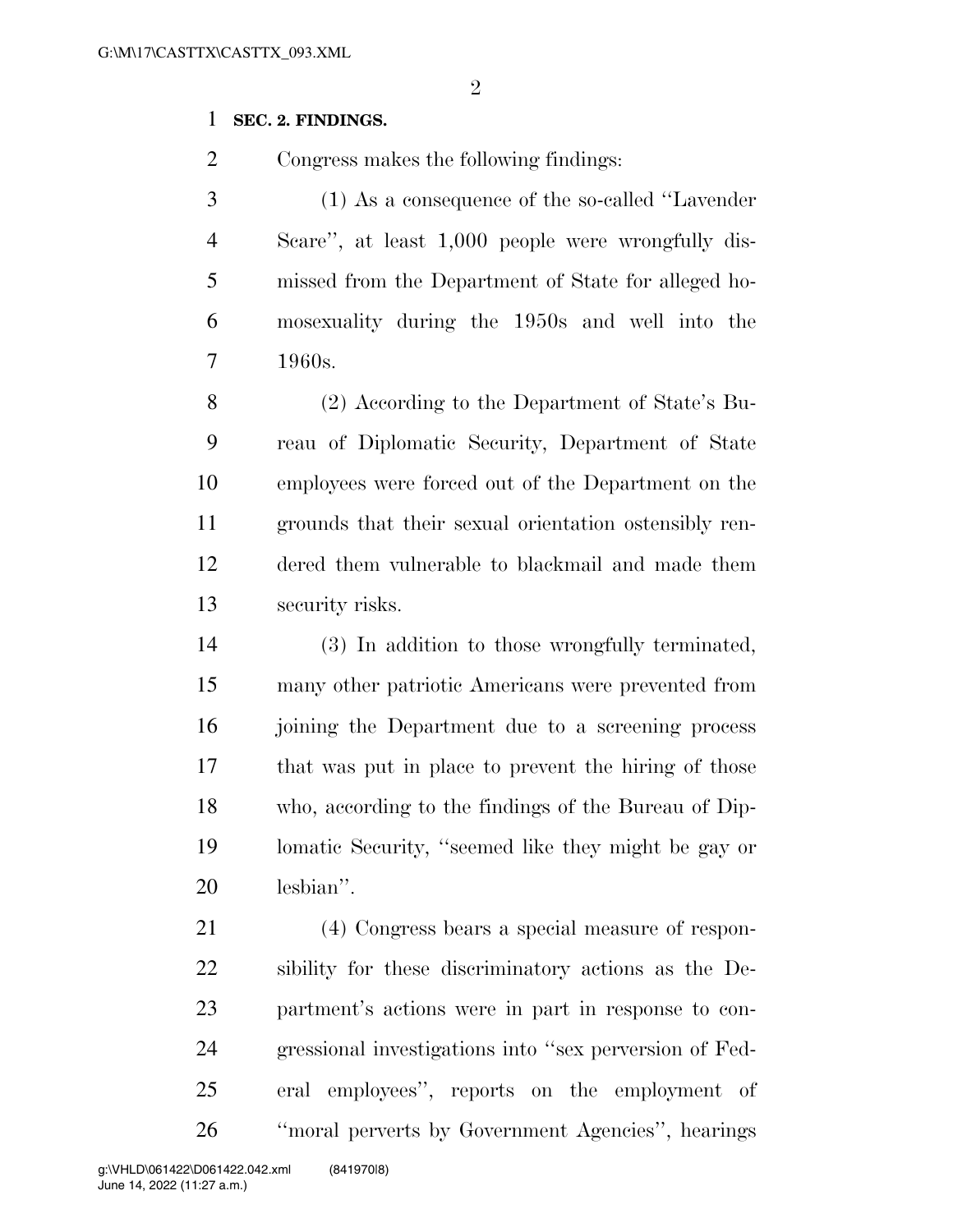and pressure placed on the Department through the appropriations process and congressional complaints that Foggy Bottom was rampant with homosexuals who were sympathetic to Communism and vulnerable to blackmail.

 (5) Between 1950 and 1969, the Department of State was required to report on the number of ho- mosexuals fired each year as part of their annual ap-peals before Committees on Appropriations.

 (6) Although the worst effects of the ''Lavender Scare'' are behind us, as recently as the early 1990s, the Department of State's diplomatic security office was investigating State personnel thought to be gay and driving them out of government service as ''se-curity risks''.

 (7) In 1994, Secretary of State Warren Chris- topher issued a prohibition against discrimination in the Department of State, including that based on sexual orientation.

 (8) In 1998, President William Jefferson Clin- ton signed Executive Order 13087 barring discrimi-nation on the basis of sexual orientation.

 (9) On January 9, 2017, Secretary of State John Kerry issued a statement regarding the ''Lav-ender Scare'', saying, ''On behalf of the Department,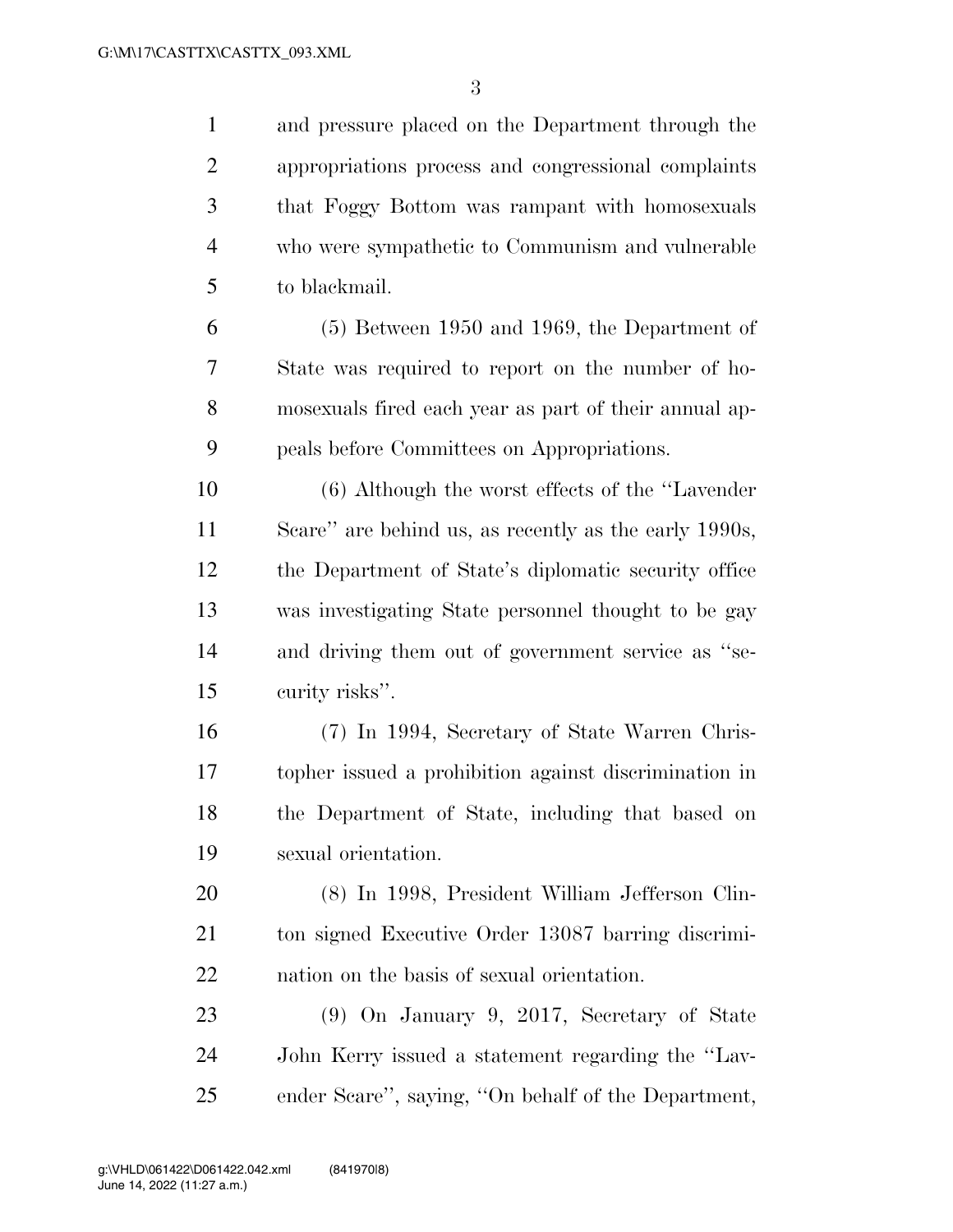I apologize to those who were impacted by the prac- tices of the past and reaffirm the Department's steadfast commitment to diversity and inclusion for all our employees, including members of the LGBTI community.''.

## **SEC. 3. SECRETARY OF STATE REVIEW.**

(a) REVIEW.—The Secretary of State shall—

 (1) review all Department of State terminations of employees of the Department that occurred as a consequence of the Lavender Scare; and

(2) identify all such former employees.

 (b) REPORT.—Not later than 270 days after the date of the enactment of this Act, the Secretary of State shall, consistent with applicable privacy regulations, compile in a publicly available report the information reviewed under subsection (a). Such report shall include historical state- ments made by officials of the Department of State and Members of Congress that announced or described policies and actions that were part of the Lavender Scare.

# **SEC. 4. ESTABLISHMENT OF RECONCILIATION BOARD.**

 (a) ESTABLISHMENT.—The Secretary of State shall establish an independent Reconciliation Board (in this sec- tion referred to as the ''Board'') to review the cases of employees of the Department of State identified pursuant to section 3(a), as well as employees of the Department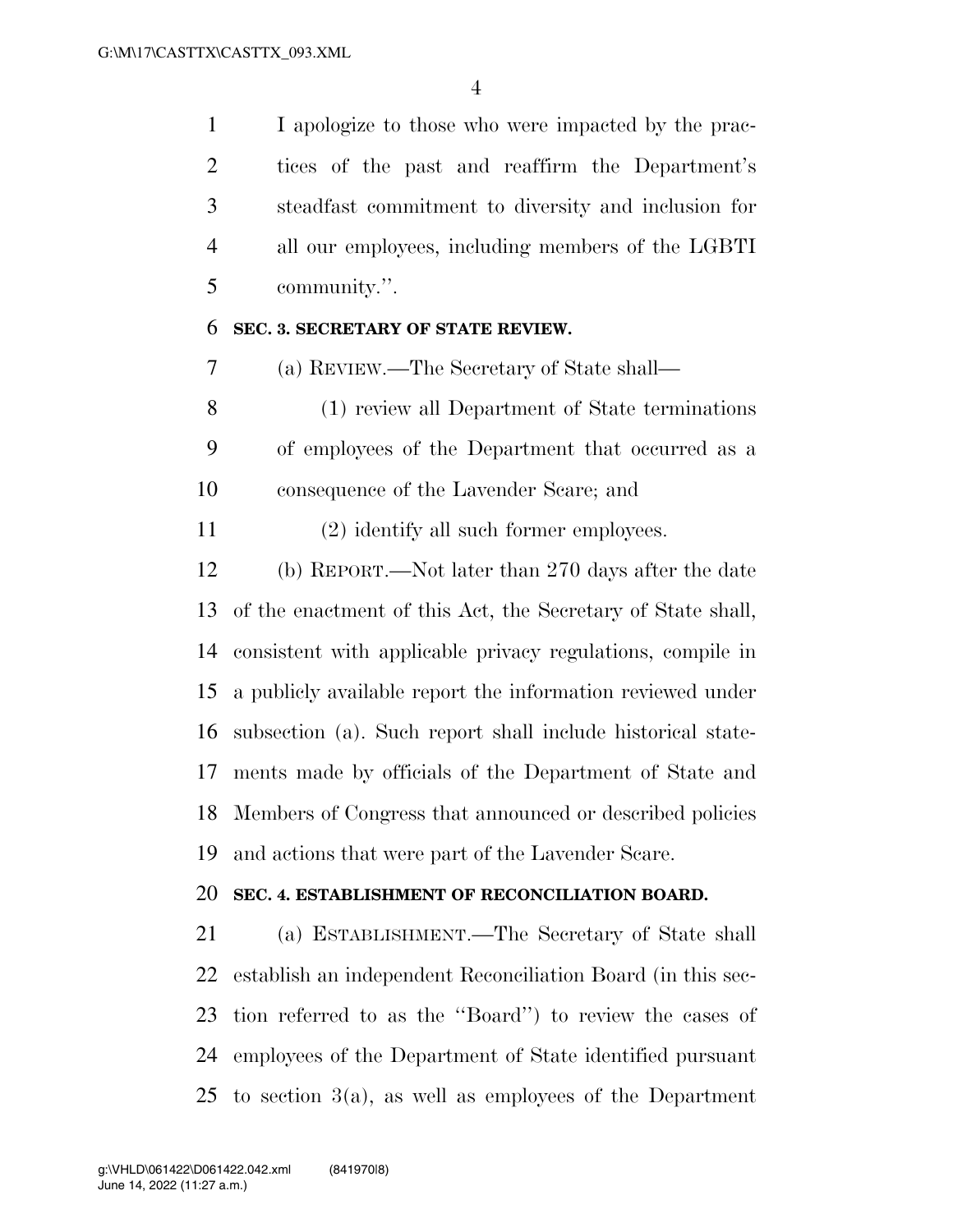who suffered discrimination as a consequence of the Lav- ender Scare, and correct the records of such terminated employees. (b) COMPOSITION OF BOARD.—The Board shall be composed of the following: (1) A Chair, as selected by the Secretary of State. (2) The Director General of the Foreign Serv- ice. (3) The Director of Human Resources of the Department of State. (4) The Director of the Office of the Historian of the Department. (5) The Director of the Office of Civil Rights of the Department. (6) An individual to represent the current em- ployees of the Department who are members of the LGBTQ community. (7) Other individuals, as determined by the Sec- retary of State. (c) STAFF.—The Secretary of State shall assign addi- tional employees of the Department of State to serve as staff to support the activities of the Board. (d) DUTIES.—The Board shall—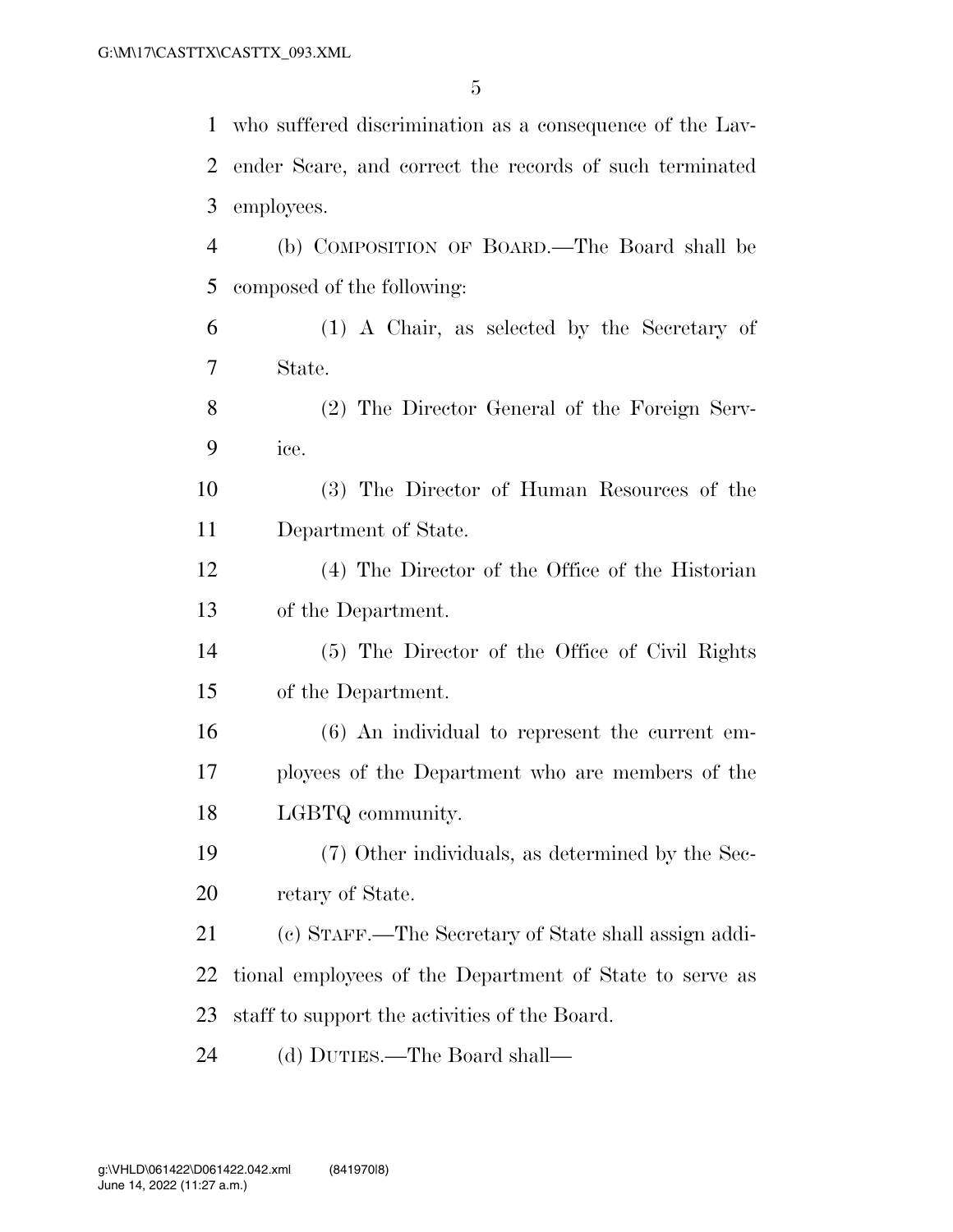(1) consistent with applicable privacy regula- tions, contact all individuals whose employment with the Department of State was terminated as a result of their sexual orientation, whether real or perceived, as a consequence of the Lavender Scare or, in the case of deceased former employees, the appropriate family members of such employees, to inform such employees or family members that the termination of such employees has been determined to be inappro- priate and that, if desired, the employment records of such employees can be changed to reflect such de-termination;

 (2) receive oral testimony and written evidence of any Department employees or appropriate family members of deceased employees identified in the re-16 port required under section 3 in order that such tes- timony and evidence may serve as an official record of such actions and the impact of such actions on the lives of United States citizens serving their Na-tion; and

 (3) provide an opportunity for any former De- partment employee not identified in such report, or their appropriate family member, to petition the Board to identify additional individuals whose em-ployment was terminated or who suffered discrimi-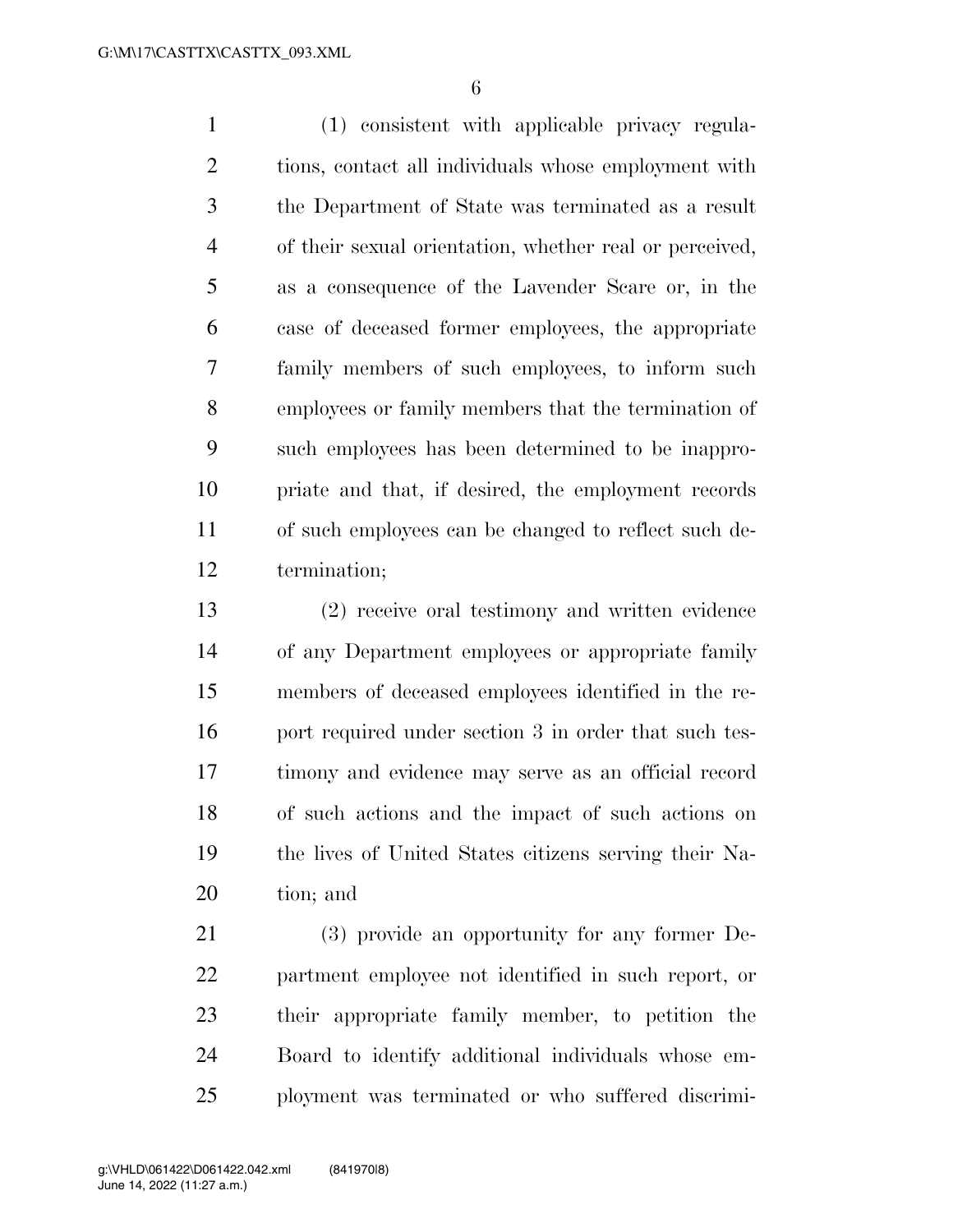nation as a result of their sexual orientation, wheth- er real or perceived, as a consequence of the Lav- ender Scare. (e) REVIEW OF CLAIMS.— (1) IN GENERAL.—Not later than 150 days 6 after receiving a petition under subsection  $(d)(3)$ , the Board shall— (A) review such petition; and (B) in accordance with paragraph (2), make a determination regarding whether the employment termination of the individual who is the subject of such petition was a result of their sexual orientation, whether real or per- ceived, as a consequence of the Lavender Scare. (2) TESTIMONY AND EVIDENCE.—In making determinations under paragraph (1)(B), the Board shall consider all testimony and evidence under sub- section (d) and any pertinent information under paragraph (3). (3) COOPERATION.—In response to a petition 21 under subsection (d)(3), the Secretary of State shall produce pertinent information to rebut an assertion contained in such petition that an employee of the Department was terminated as a consequence of the

Lavender Scare.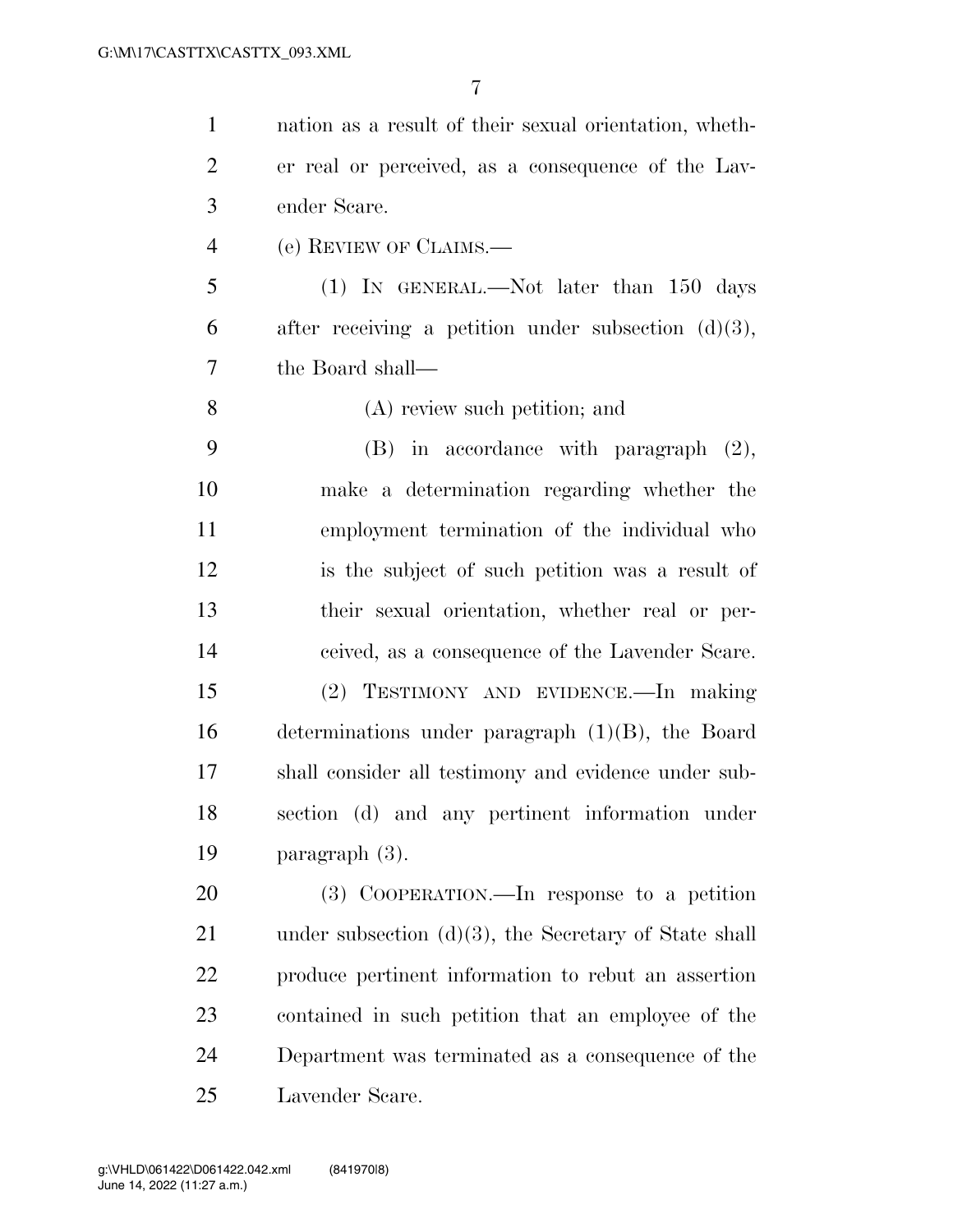(f) ADJUSTMENT OF EMPLOYEE RECORDS.—The Secretary of State shall adjust all employee records for individuals whose employment was terminated as a result of their sexual orientation, whether real or perceived, as a consequence of the Lavender Scare, based on the report under section 3(a) and the Board's determinations made pursuant to subsection (e)(1)(B), to reflect the inappro-priate nature of such terminations.

 (g) TERMINATION.—The Board shall terminate on the date that is five years after the date of the establish-ment of the Board.

 (h) DEFINITION.—In this section, the term ''appro- priate family member'' means any spouse, descendent, parent, grandparent, sibling, legal guardian, or partner as determined by the Board, and the descendants of any such partner.

#### **SEC. 5. ISSUANCE OF APOLOGY.**

 (a) FINDING.—Secretary of State Kerry delivered the following apology on January 9, 2017: ''Throughout my career, including as Secretary of State, I have stood strongly in support of the LGBTI community, recognizing that respect for human rights must include respect for all individuals. LGBTI employees serve as proud members of the State Department and valued colleagues dedicated to the service of our country. For the last several years, the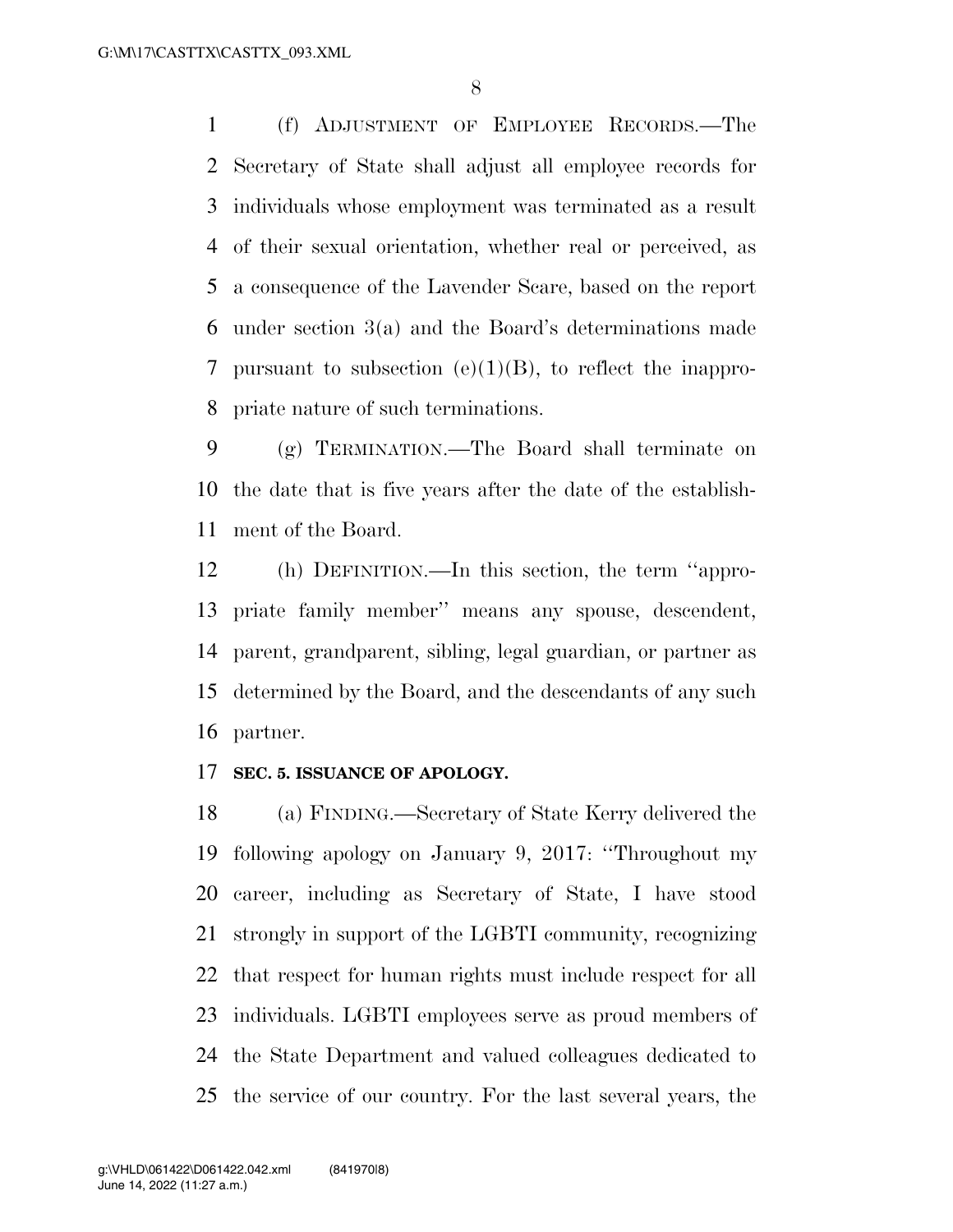Department has pressed for the families of LGBTI offi- cers to have the same protections overseas as families of other officers. In 2015, to further promote LGBTI rights throughout the world, I appointed the first ever Special Envoy for the Human Rights of LGBTI Persons. In the past—as far back as the 1940s, but continuing for dec- ades—the Department of State was among many public and private employers that discriminated against employ- ees and job applicants on the basis of perceived sexual ori- entation, forcing some employees to resign or refusing to hire certain applicants in the first place. These actions were wrong then, just as they would be wrong today. On behalf of the Department, I apologize to those who were impacted by the practices of the past and reaffirm the De- partment's steadfast commitment to diversity and inclu- sion for all our employees, including members of the LGBTI community.''.

 (b) CONGRESSIONAL APOLOGY.—Congress hereby of- fers a formal apology for its responsibility in encouraging the Lavender Scare and similar policies at the Department of State, as these policies were in part a response to con- gressional investigations into ''sex perversion of Federal employees'', reports on the employment of ''moral perverts by Government Agencies'', and hearings or pressure other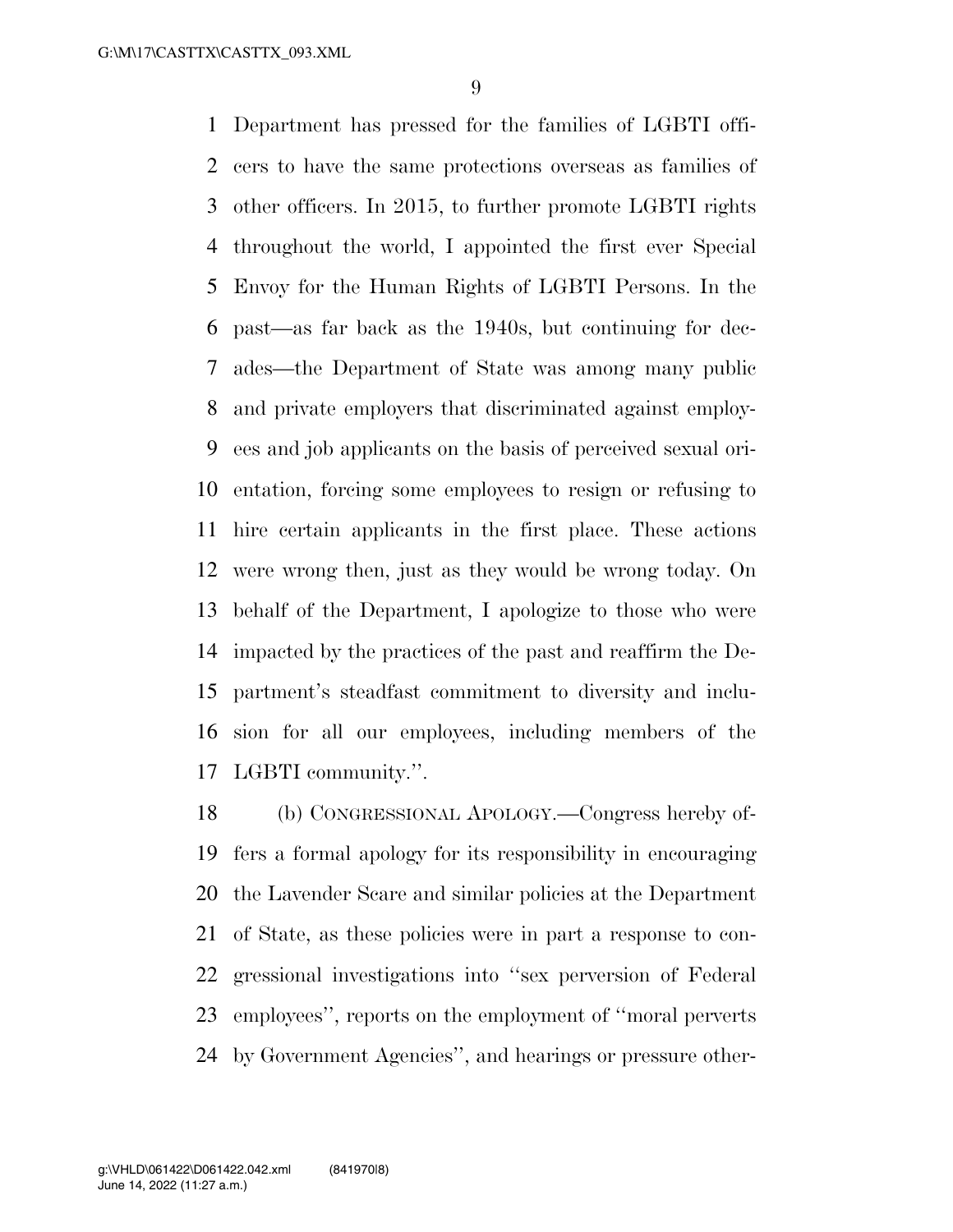wise placed on the Department of State through the legis-lative process.

# **SEC. 6. ESTABLISHMENT OF PERMANENT EXHIBIT ON THE LAVENDER SCARE.**

 (a) IN GENERAL.—Not later than one year after the date of the enactment of this Act, the Secretary of State, working in coordination with the current public-private partnership associated with the Department of State's Na- tional Museum of American Diplomacy, shall establish in the Museum a permanent exhibit on the Lavender Scare. (b) SPECIFICATIONS.—The exhibit established under

subsection (a)—

 (1) should provide access to the reports com- piled by the Director General of the Foreign Service and Director of Human Resources of the Depart-ment of State under section 3(b); and

 (2) shall readily display material gathered from 18 oral testimony received pursuant to section  $4(e)(2)$ .

# **SEC. 7. GUIDANCE ON ISSUING VISAS.**

 To demonstrate the Department of State's commit- ment to ensuring fairness for current Department employ- ees, not later than 100 days after the date of the enact- ment of this Act, the Secretary of State shall submit to Congress a report on countries not issuing spousal visas to the spouses of all Foreign Service personnel posted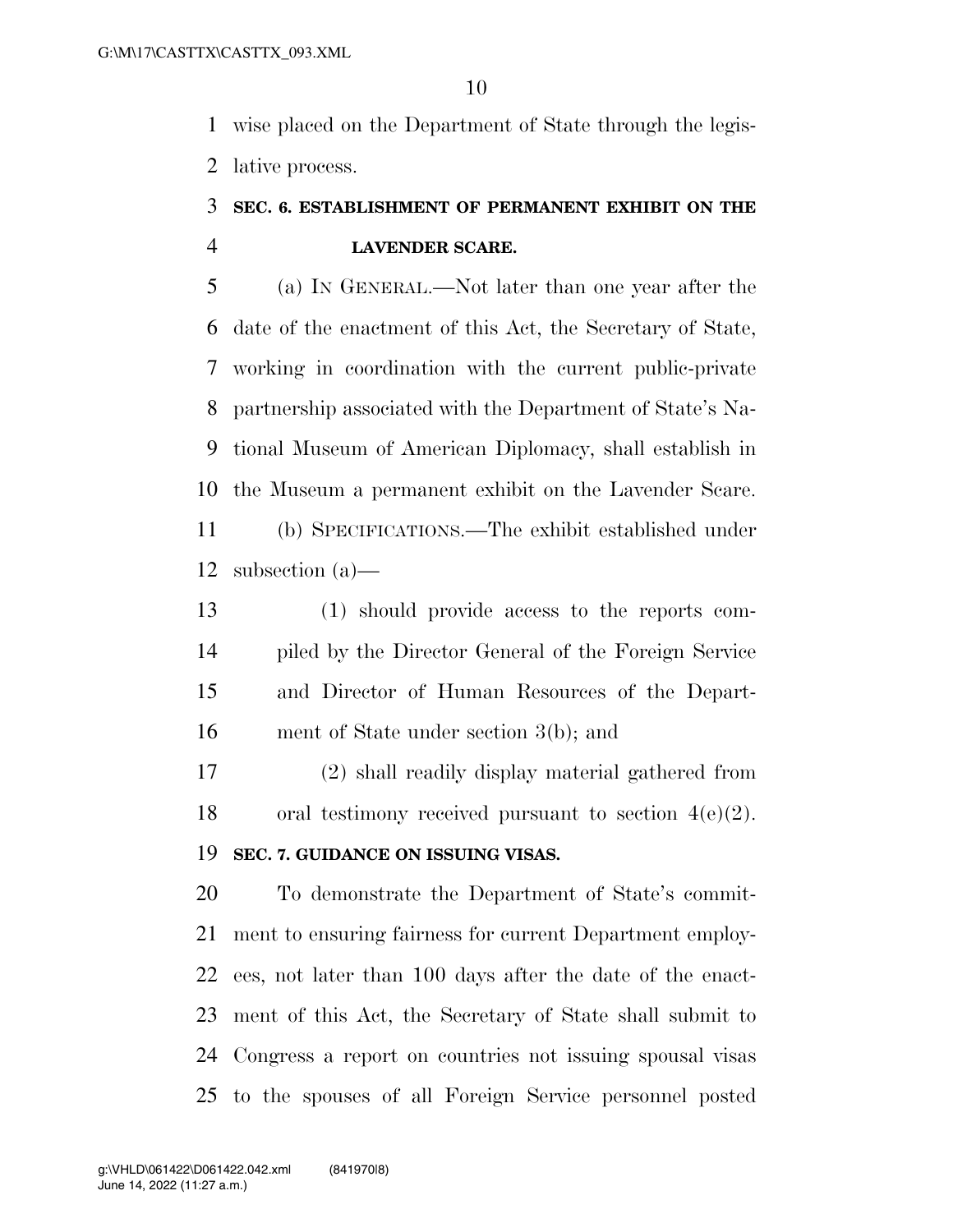overseas due to their sexual orientation, gender identity, or sex characteristics. Such report shall include any com- ments or recommendations for actions, including elimi- nating visa reciprocity with countries determined to be in- stituting such practices, that will lead to ensuring that all spouses of Foreign Service personnel receive spousal visas for the country to which their spouse is assigned, regard- less of sexual orientation, gender identity, or sex charac-teristics.

#### **SEC. 8. ESTABLISHMENT OF ADVANCEMENT BOARD.**

 (a) ESTABLISHMENT.—The Secretary of State shall establish, within the Office of the Director General of the Department of State, an Advancement Board comprised of senior-level officials to address issues faced by LGBTQI Foreign Service personnel and their families.

 (b) HEARING OF TESTIMONY.—The Advancement Board established under subsection (a) shall hear testi- mony from any willing LGBTQI Foreign Service per- sonnel and their families regarding any discrimination they have faced due to their sexual orientation, gender identity, or sex characteristics.

- (c) REPORT.—
- 23 (1) IN GENERAL.—Not later than 100 days after completing the collection of testimony under subsection (b) and annually thereafter for five years,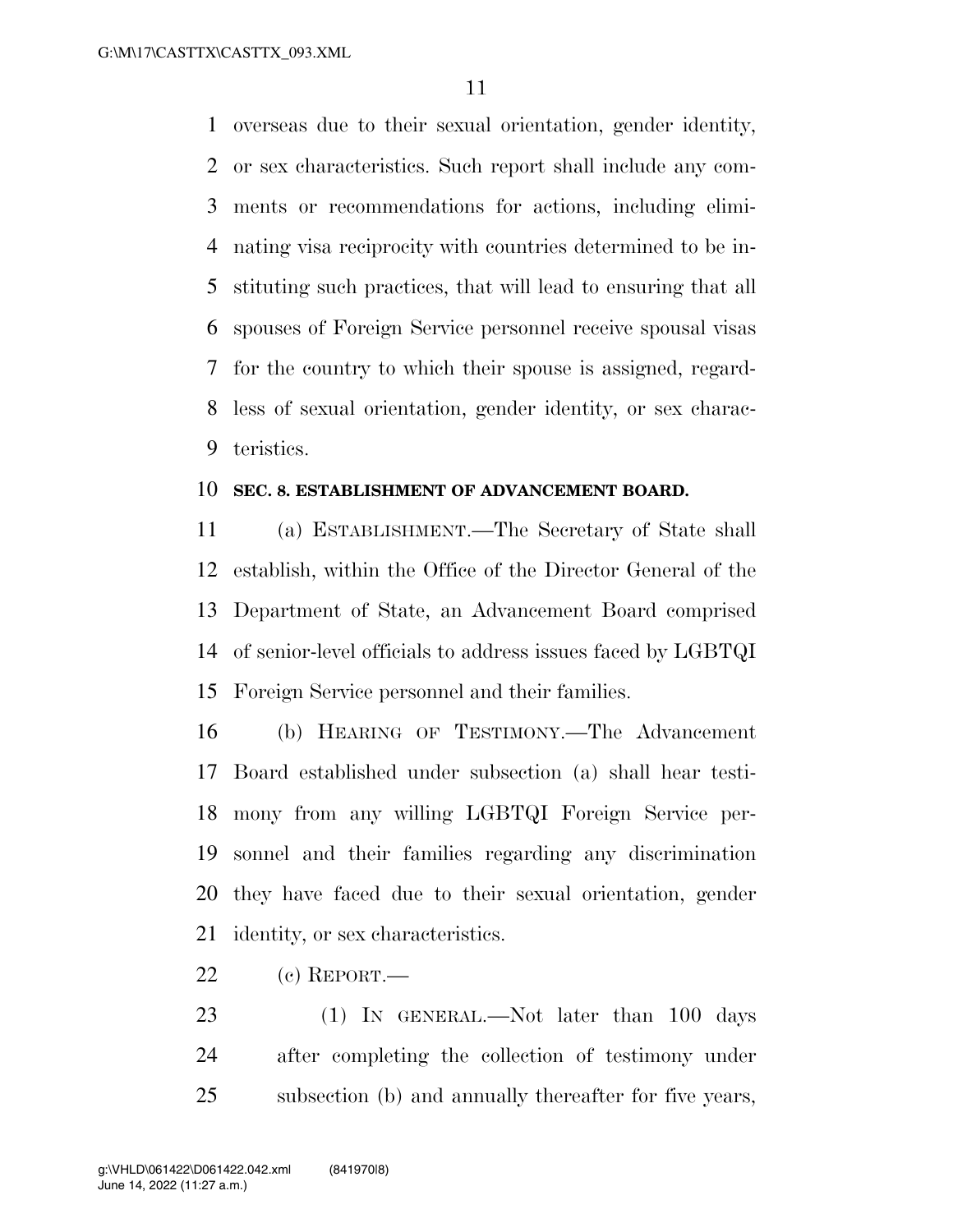- the Advancement Board shall submit to Congress a report based on such testimony.
- (2) CONTENT.—Each report required under paragraph (1) shall include any comments or rec- ommendations included in the testimony referred to in such paragraph for continued actions to improve the Department of State to ensure that no Depart- ment employee or family member experiences dis- crimination due to the sexual orientation, gender identity, or sex characteristics of such employee.

 (3) PRIVACY.—Each report required under paragraph (1) shall remain private and shall be ac- cessible to only Members of Congress, their appro- priate staff, and members of the Advancement Board.

## **SEC. 9. DEFINITIONS.**

In this Act:

 (1) GENDER IDENTITY.—The term ''gender identity'' means the gender-related identity, appear- ance, mannerisms, or other gender-related character- istics of an individual, regardless of the individual's designated sex at birth.

 (2) LAVENDER SCARE.—The term ''Lavender Scare'' means any policy or action implemented by the Department of State between January 1, 1950,